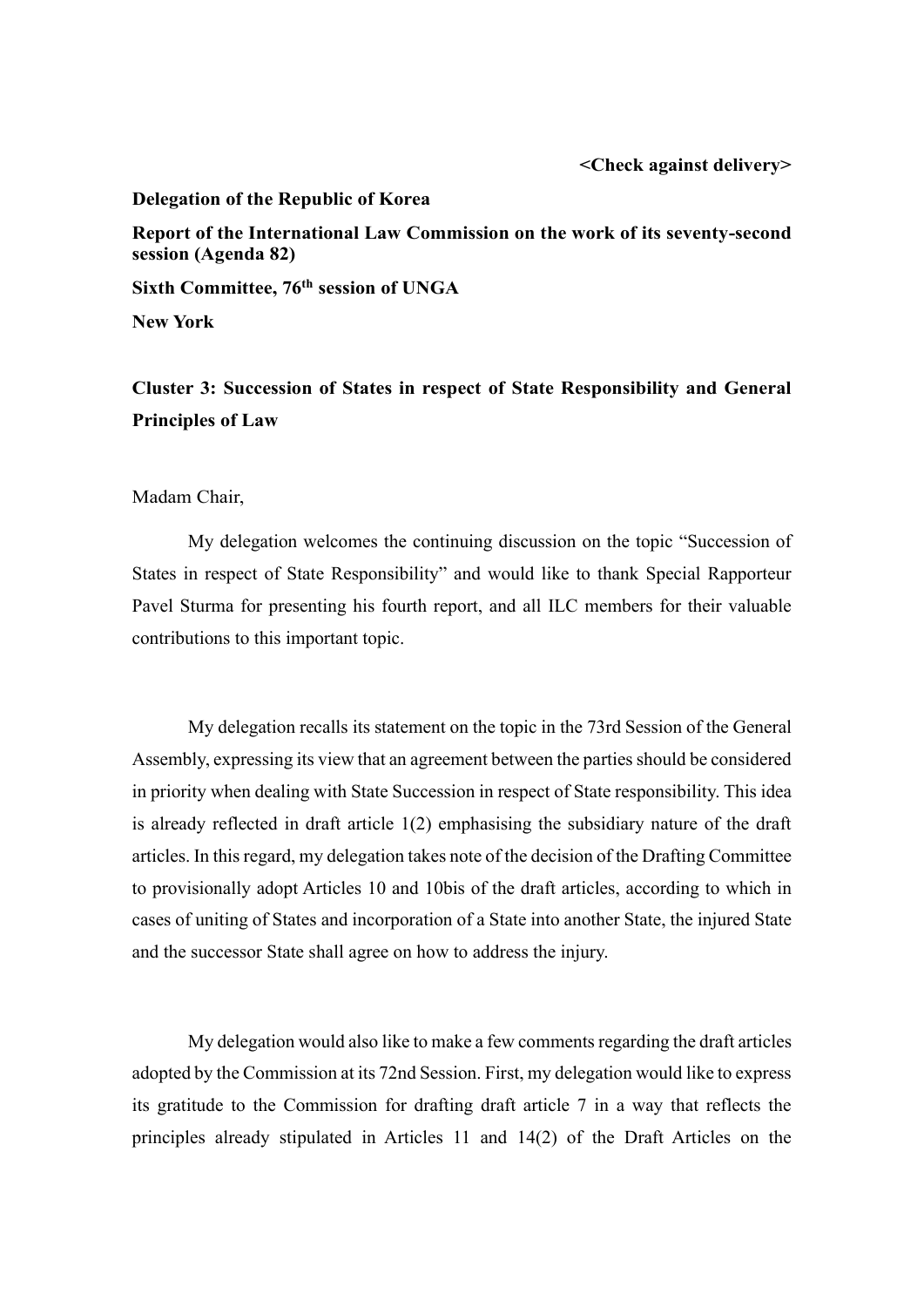Responsibility of States for Internationally Wrongful Acts, or ARSIWA.

 Second, my delegation notes that the ILC describes article 9, paragraph 2 as referring to situations in which the successor State is "relevant for addressing the injury", not those in which the successor State is "responsible" for the injury. My delegation requests the Commission to further elaborate on the "particular circumstances" in which the successor State becomes relevant for addressing the injury.

 Lastly, regarding the draft articles 16, 17, and 18 proposed by the Special Rapporteur in his 4th Report, my delegation notes that these articles are drafted in a way that does not deviate from customary international law as codified by the aforementioned ARSIWA, It being the case, my delegation expresses doubt as to whether such draft articles specific to individual forms of reparation are necessary for discussion on this topic. My delegation believes that it would be more efficient for the Commission to focus on the relationship between different categories of state succession and reparations as a whole, taking full account of the relevant principles of international law and the importance of agreement between the parties.

## Madam Chair,

Turning to the topic of "General Principles of Law", my delegation welcomes the discussions of the Commission on this matter and would like to extend its heartfelt gratitude to Special Rapporteur Mr. Marcelo Vázquez-Bermúdez and all the ILC members for their invaluable contribution to making progress.

Regarding the provisionally adopted draft conclusions at the 72nd session, my delegation would like to make a few comments on the text of the draft conclusions, particularly in terms of the modifications to its text adopted at this year's session of the Commission.